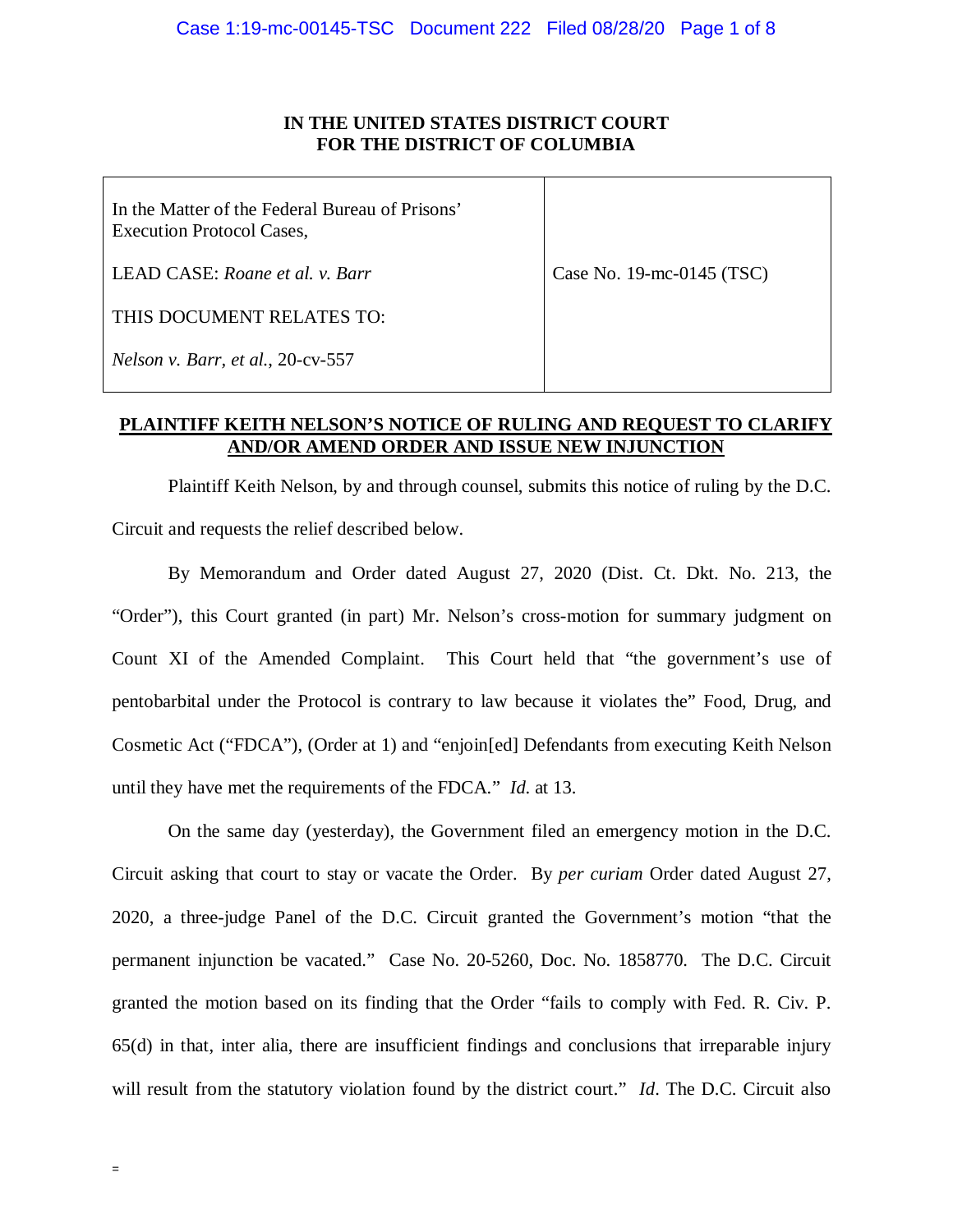#### Case 1:19-mc-00145-TSC Document 222 Filed 08/28/20 Page 2 of 8

directed the Clerk "to issue the mandate forthwith to the district court." *Id*. The formal mandate has now issued and has been entered. Case No. 20-5260, Doc. No. 1858772.

While Mr. Nelson does not wish to presume what this Court was thinking in issuing the Order, it seems self-evident and implicit in the Order that Mr. Nelson would suffer irreparable injury by being executed illegally by using drugs that do not comply with the FDCA. After all, as the Court duly noted, "the 'core' legislative purpose of the FDCA is to ensure that a 'drug' is 'safe and effective for its intended use,'" "[v]iolations of the FDCA carry 'the risk that the drug[s] will not function as intended,'" and "a lethal injection drug that does not function as intended may 'result in conscious suffocation, pain, and cardiac arrest." Order at 6-7 (citations omitted).

Moreover, the compounded drug that the Government will use to execute Mr. Nelson is not approved by FDA and its use, as this Court has ruled, would be in violation of law, *i.e.*, the labeling requirements, approval requirements and manufacturing and distribution requirements of the FDCA. *Id*. at 9. These requirements, among other things, require that approved drugs have expiration dates established by scientific stability studies to avoid the risks of sub-potent drugs. This is no mere academic exercise and has real world implications to Mr. Nelson's execution because the Administrative Record here lacks a completed stability study or data that would support the Government's claim that their compounded drugs have a one-year shelf life. Indeed, the limited potency testing in the Administrative Record – far from supporting stability for one-year – demonstrates that after only a couple of months the compounded drug was not stable and sub-potent when stored at elevated temperatures and at room temperature it was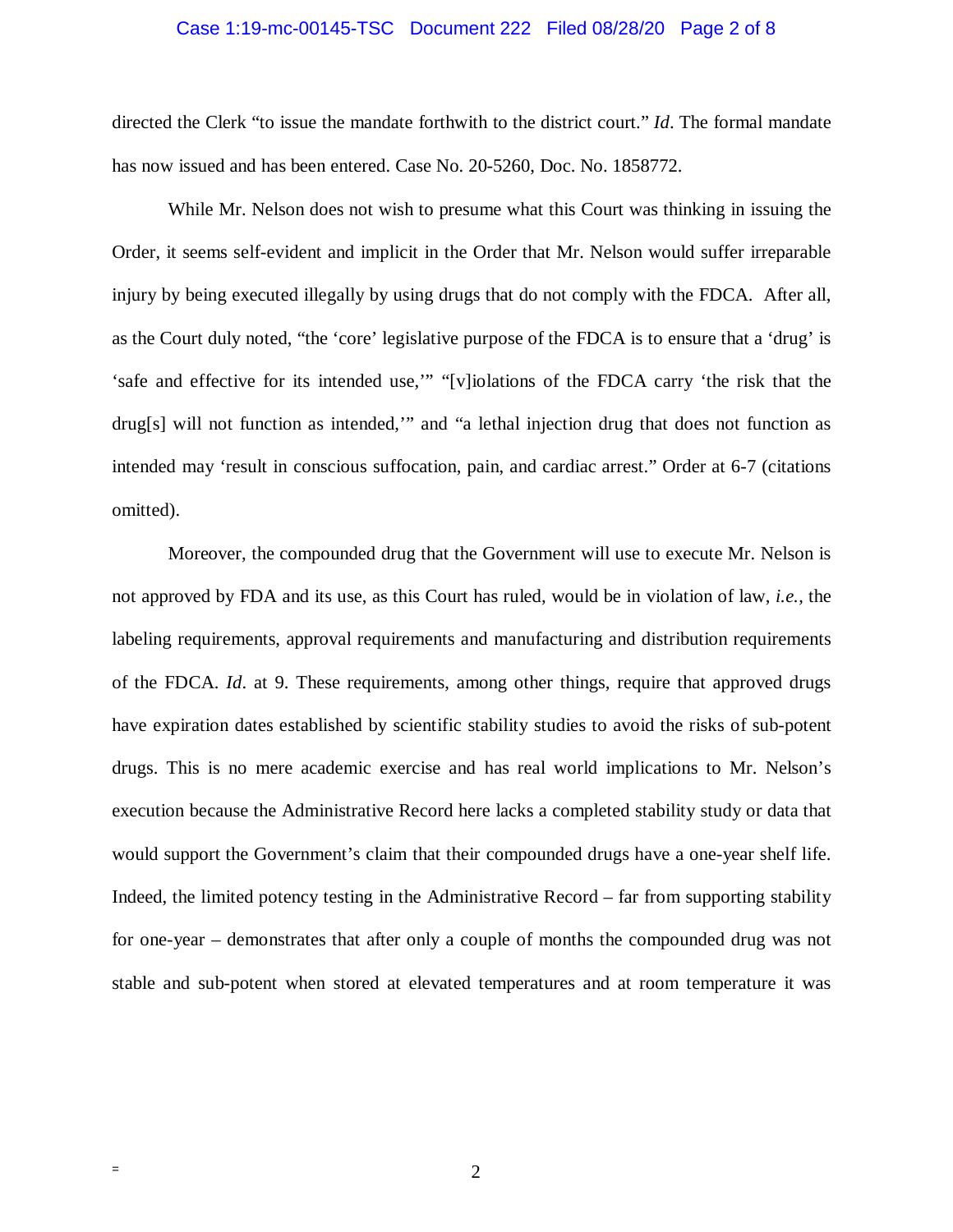### Case 1:19-mc-00145-TSC Document 222 Filed 08/28/20 Page 3 of 8

already at the low end of acceptable potency with potency being lost on a monthly basis.<sup>1</sup> Mr. Nelson faces irreparable injury if executed with the administration of a drug both without the benefit of prescription (and thus physician involvement) and without the benefit of using an approved (not compounded) drug – and the labeling, approval and manufacturing quality requirements that apply to approved drugs – including, among other things, a scientifically established expiration date.

By flagrantly violating the FDCA, the Government has admittedly failed to satisfy their "responsibility to comply with federal statutes enacted to ensure that the drugs operate humanely." *Id.* at 8.

In any event, time is of the essence. Mr. Nelson is scheduled to be executed today at 4:00 pm. Accordingly, Mr. Nelson respectfully requests that this Court, as expeditiously as possible: (1) clarify or amend the Order pursuant to Fed. R. Civ. P. 60(a) (or issue a new order) to include specific findings and conclusions concerning the irreparable injury that will result from the statutory violation found by this Court; and (2) enjoin the Government from executing Mr. Nelson until they have met the requirements of the FDCA.

<sup>&</sup>lt;sup>1</sup> The only testing of compounded drug under any storage conditions that the Government has referenced in the Administrative Record took place no more than two or three months after any stability work may have begun in or about May 2019 (i) July 1, 2019 room temperature potency testing with a low end passing result (95.5% in passing potency range of 92% to 108%) (AR 1011), (ii) July 10, 2019 elevated temperature potency testing with failing potency result (90.8% in a passing potency range of 92% to 108%) (AR 1013), (iii) August 21, 2019 room temperature potency testing showing a reduced potency from the July test (94.6% as compared with the earlier 95.5% and in a passing potency range of 92% to 108%) (AR 1014), and (iv) August 21, 2019 elevated temperature potency testing with a very low end passing result (92.2% in passing potency range of 92% to 108%) (AR 1015).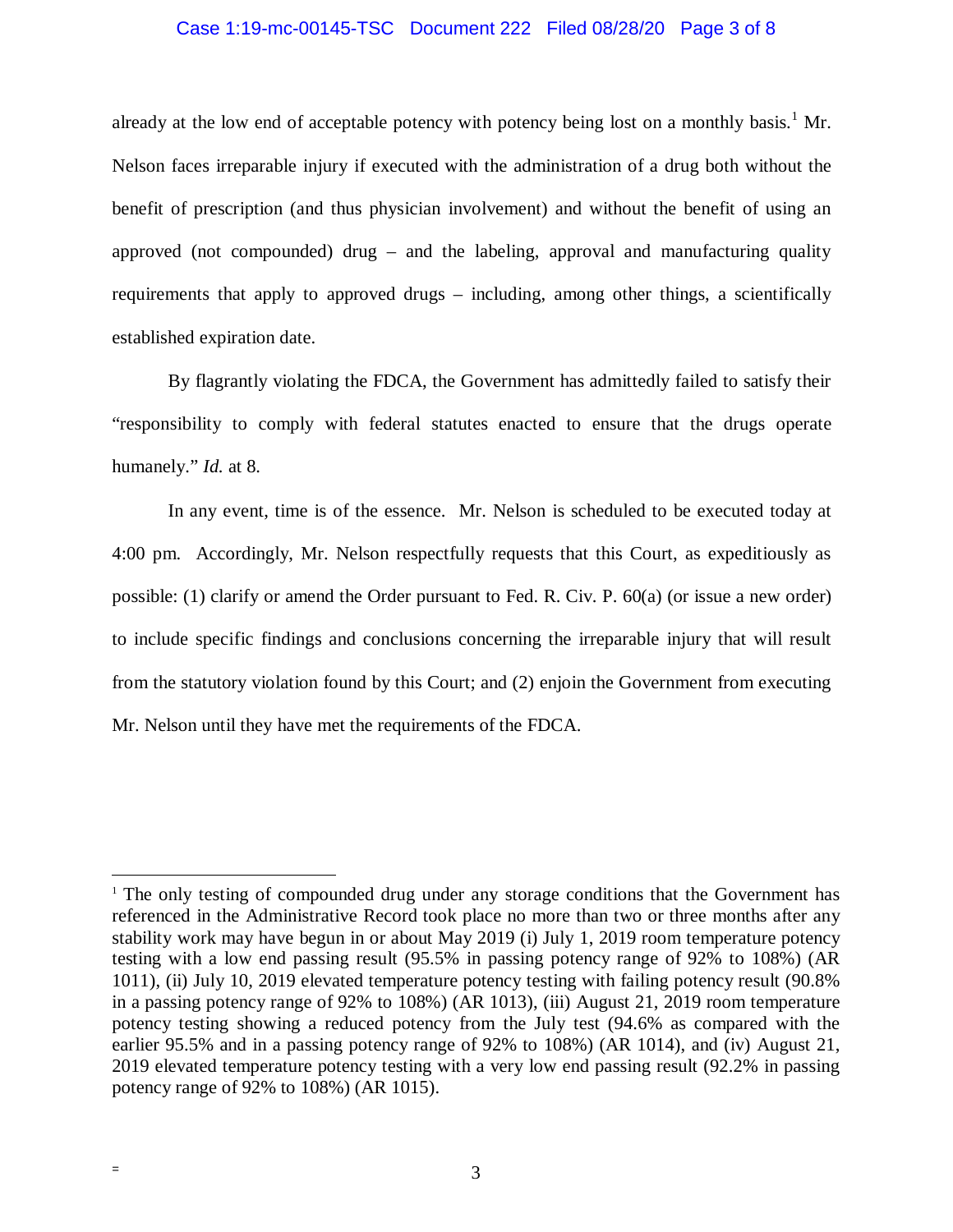Dated: August 28, 2020 Respectfully submitted,

## */s/ Harry P. Cohen*

Harry P. Cohen (admitted *pro hac vice*) Michael K. Robles (admitted *pro hac vice*) James K. Stronski (admitted *pro hac vice*) Crowell & Moring LLP 590 Madison Avenue New York, NY 10022 (212) 223-4000 (212) 223-4134(fax) hcohen@crowell.com mrobles@crowell.com jstronski@crowell.com

Kathryn L. Clune Crowell & Moring LLP 1001 Pennsylvania Avenue, NW Washington D.C. 20004-2595 (202) 624-2705 kclune@crowell.com

Jon M. Sands Dale A. Baich Jennifer M. Moreno Federal Public Defender District of Arizona 850 West Adams Street, Suite 201 Phoenix, Arizona 85007 602-382-2816 602-889-3960 (fax) dale\_baich@fd.org jennifer\_moreno@fd.org

*Counsel for Plaintiff Keith Nelson*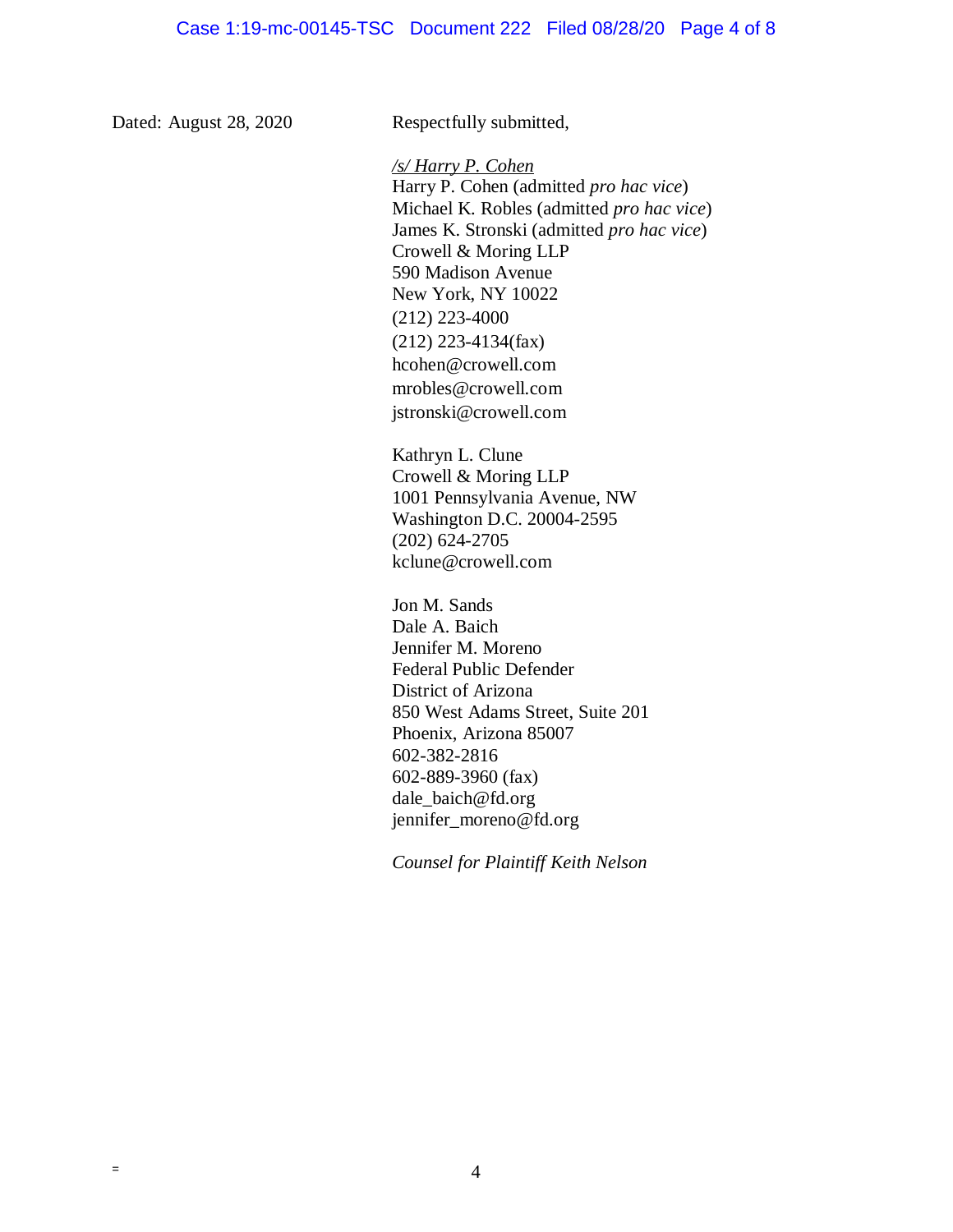### **CERTIFICATE OF SERVICE**

I hereby certify that on August 28, 2020, I caused a true and correct copy of the foregoing

to be served on all counsel of record via the Court's CM/ECF system. Pursuant to this Court's

August 20, 2019 Order, below is a list of all counsel of record. The names marked with an

asterisk (\*) have no email provided on the docket and are no longer with the identified firms.

Alan Burch U.S. Attorney's Office for the District of Columbia (202) 252-2550 Email: alan.burch@usdoj.gov

Peter S. Smith United States Attorney's Office Appellate Division (202) 252-6769 Email: peter.smith@usdoj.gov

Ethan P. Davis Civil Division, U.S. Department of Justice (202) 616-4171 Email: Ethan.Davis@usdoj.gov

Robert J. Erickson US Department of Justice (202) 514-2841 Email: Robert.erickson@usdoj.gov

Joshua Christopher Toll KING & SPALDING LLP (202) 737-8616 Email: jtoll@kslaw.com

Charles Anthony Zdebski ECKERT SEAMANS CHERIN & MELLOTT, LLC (202) 659-6605 Email: czdebski@eckertseamans.com

Gerald Wesley King, Jr. FEDERAL DEFENDER PROGRAM, INC. (404) 688-7530 Email: gerald\_king@fd.org

Paul R. Perkins Civil Division, Department of Justice (202) 514-5090 Email: Paul.R.Perkins@usdoj.gov

Jonathan Kossak Civil Division, Department of Justice (202) 305-0612 Email: Jonathan.kossak@usdoj.gov

Denise M. Clark U.S. Attorney's Office for the District of Columbia (202) 252-6605 Email: Denise.Clark@usdoj.gov

Jean Lin Civil Division, Department of Justice (202) 514-3716 Jean.lin@usdoj.gov

Cristen Cori Handley Civil Division, Department of Justice (202) 305-2677 Cristen.Handley@usdoj.gov

Paul F. Enzinna ELLERMAN ENZINNA PLLC (202) 753-5553 Email: penzinna@ellermanenzinna.com

Brandon David Almond TROUTMAN SANDERS LLP (202) 274-2864 Email: brandon.almond@troutmansanders.com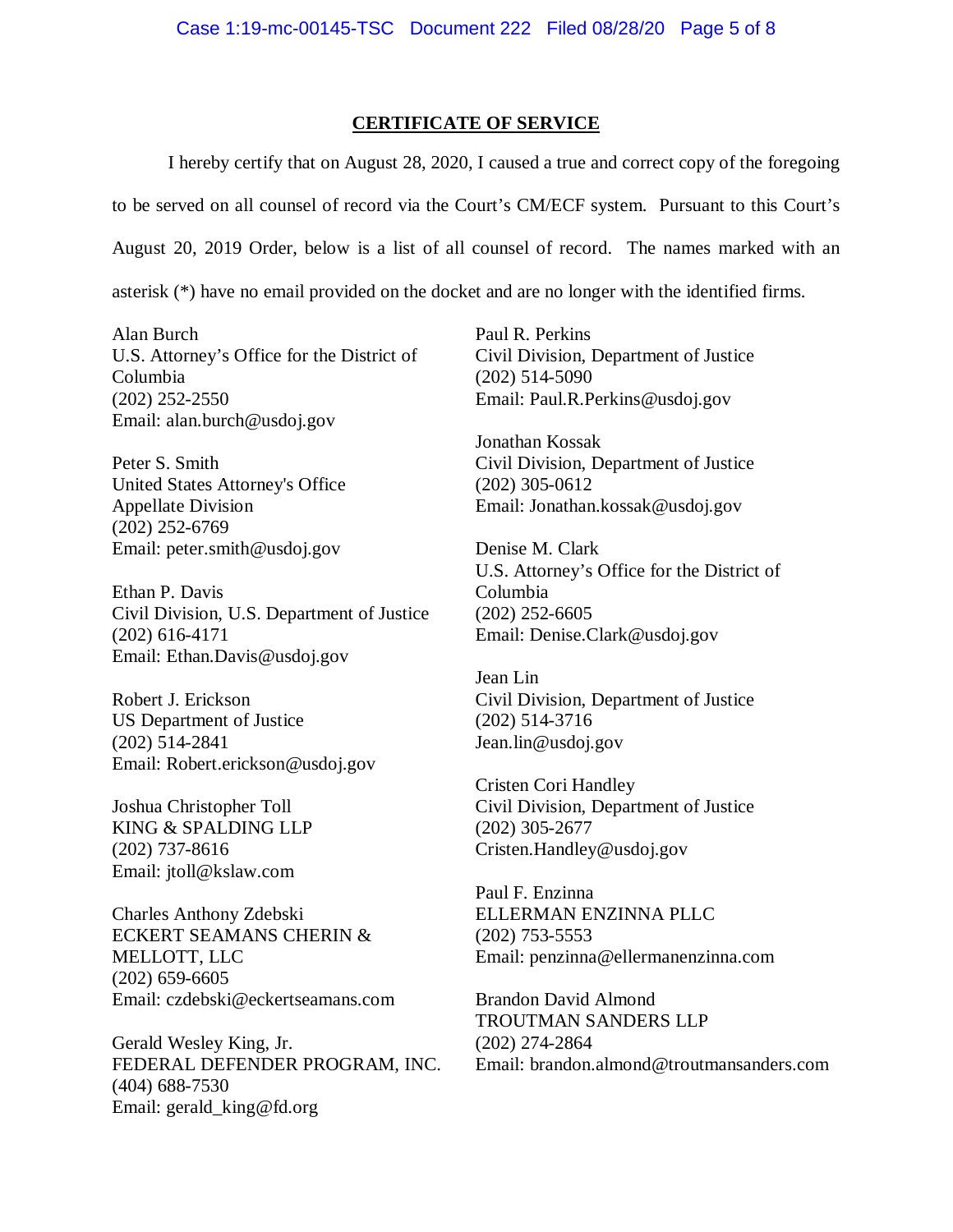Charles Fredrick Walker SKADDEN, ARPS, SLATE, MEAGHER & FLOM LLP (202) 371-7000 Email: Charles.Walker@skadden.com

Celeste Bacchi OFFICE OF THE PUBLIC DEFENDER Capital Habeas Unit (213) 894-1887 Email: celeste\_bacchi@fd.org

Jonathan Charles Aminoff FEDERAL PUBLIC DEFENDER, CENTRAL DISTRICT OF CALIFORNIA (213) 894-5374 Email: jonathan\_aminoff@fd.org

Billy H. Nolas FEDERAL COMMUNITY DEFENDER OFFICE FOR THE EDPA (215) 928-0520 Email: Billy\_Nolas@fd.org

\*Jeanne Vosberg Sourgens VINSON & ELKINS LLP (202) 639-6633

William E. Lawler, III VINSON & ELKINS LLP (202) 639-6676 Email: wlawler@velaw.com

Evan D. Miller VINSON & ELKINS LLP (202) 639-6605 Email: EMiller@velaw.com

Margaret O'Donnell (502) 320-1837 Email: mod@dcr.net

Abigail Bortnick KING & SPALDING LLP (202) 626-5502

Donald P. Salzman SKADDEN, ARPS, SLATE, MEAGHER & FLOM LLP (202) 371-7983 Email: Donald.salzman@skadden.com

Steven M. Albertson SKADDEN, ARPS, SLATE, MEAGHER & FLOM LLP (202) 371-7112 Email: Steven.Albertson@skadden.com

Craig Anthony Harbaugh FEDERAL PUBLIC DEFENDER, CENTRAL DISTRICT OF CALIFORNIA (213) 894-7865 Email: craig\_harbaugh@fd.org

Alexander Louis Kursman OFFICE OF THE FEDERAL COMMUNITY DEFENDER/EDPA (215) 928-0520 Email: Alex\_Kursman@fd.org

Kathryn B. Codd VINSON & ELKINS LLP (202) 639-6536 Email: kcodd@velaw.com

Robert E. Waters KING & SPALDING LLP (202) 737-0500 Email: rwaters@velaw.com

Yousri H. Omar VINSON & ELKINS LLP (202) 639-6500 Email: yomar@velaw.com

\*William E. Hoffman, Jr. KING & SPALDING LLP (404) 572-3383

Mark Joseph Hulkower STEPTOE & JOHNSON LLP (202) 429-6221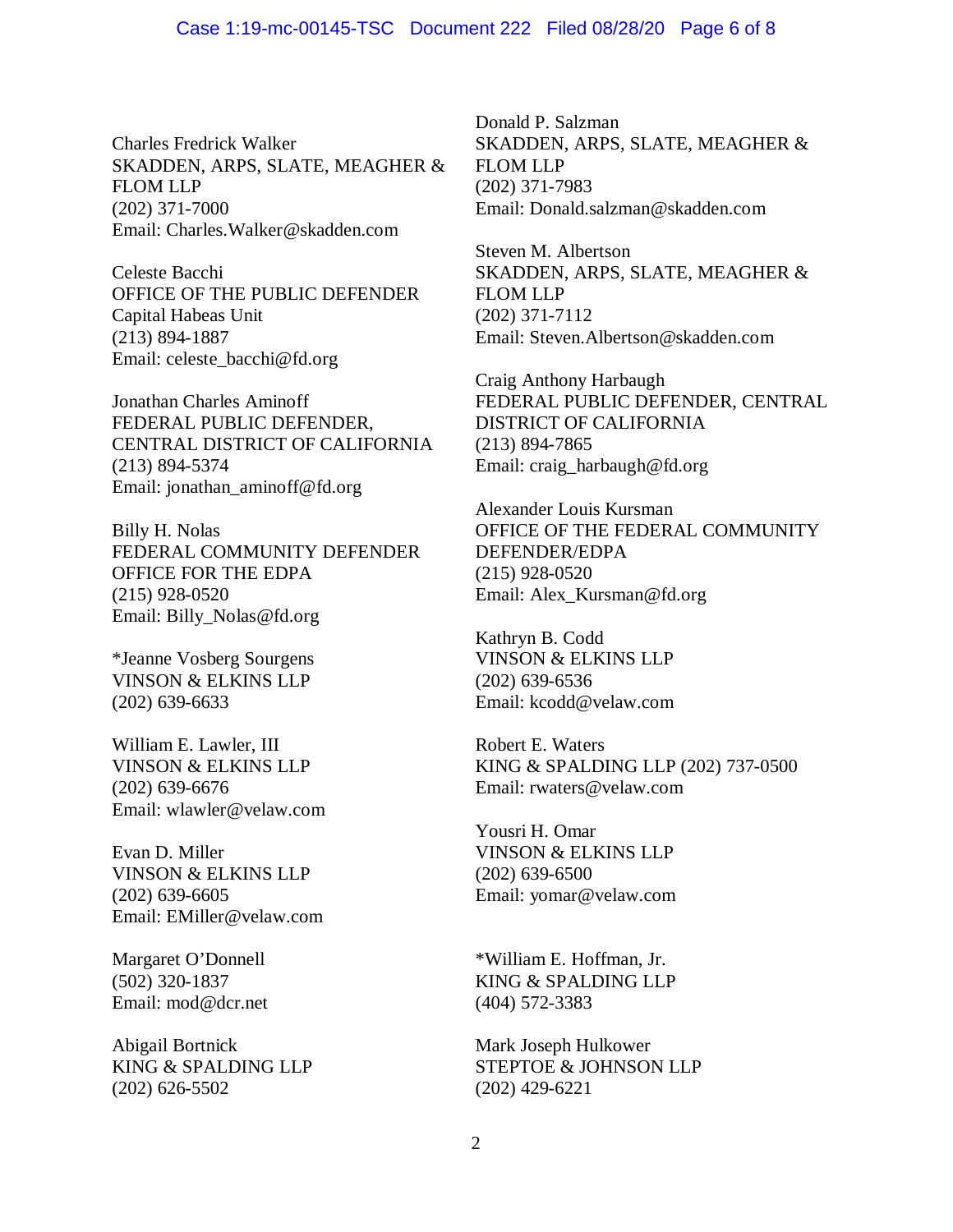Email: abortnick@kslaw.com

Matthew John Herrington STEPTOE & JOHNSON LLP (202) 429-8164 Email: mherrington@steptoe.com

Amy J. Lentz STEPTOE & JOHNSON LLP (202) 429-1320 Email: Alentz@steptoe.com

Gary E. Proctor LAW OFFICES OF GARY E. PROCTOR, LLC (410) 444-1500 Email: garyeproctor@gmail.com

Scott Wilson Braden FEDERAL PUBLIC DEFENDER, EASTERN DISTRICT OF ARKANSAS (501) 324-6144 Email: Scott\_Braden@fd.org

Amy Gershenfeld Donnella FEDERAL COMMUNITY DEFENDER OFFICE FOR THE EDPA (215) 928-0520 Email: amy\_donnella@fd.org

David Victorson (202) 637-5600 HOGAN LOVELLS US LLP Email: David.Victorson@hoganlovells.com

John D. Beck HOGAN LOVELLS US LLP (212) 918-3000 Email: john.beck@hoganlovells.com

Amelia J. Schmidt KAISER DILLON, PLLC (202) 869-1301 Email: Aschmidt@kaiserdillon.com Email: mhulkower@steptoe.com

Robert A. Ayers STEPTOE & JOHNSON LLP (202) 429-6401 Email: rayers@steptoe.com

Robert L. McGlasson MCGLASSON & ASSOCIATES, PC (404) 314-7664 Email: rlmcglasson@comcast.net

Sean D. O'Brien PUBLIC INTEREST LITIGATION CLINIC (816) 363-2795 Email: dplc@dplclinic.com

Shawn Nolan FEDERAL COMMUNITY DEFENDER OFFICE, EDPA (215) 928-0520 Email: shawn.nolan@fd.org

Joseph William Luby FEDERAL PUBLIC DEFENDER/EDPA (215) 928-0520 Email: joseph\_luby@fd.org

Pieter Van Tol HOGAN LOVELLS US LLP (212) 918-3000 Email: Pieter.Vantol@hoganlovells.com

Jonathan Jeffress KAISER DILLON, PLLC (202) 640-4430 Email: Jjeffress@kaiserdillon.com

Andrew Moshos MORRIS NICHOLS ARSHT & TUNNELL LLP (302) 351-9197 Email: Amoshos@mnat.com